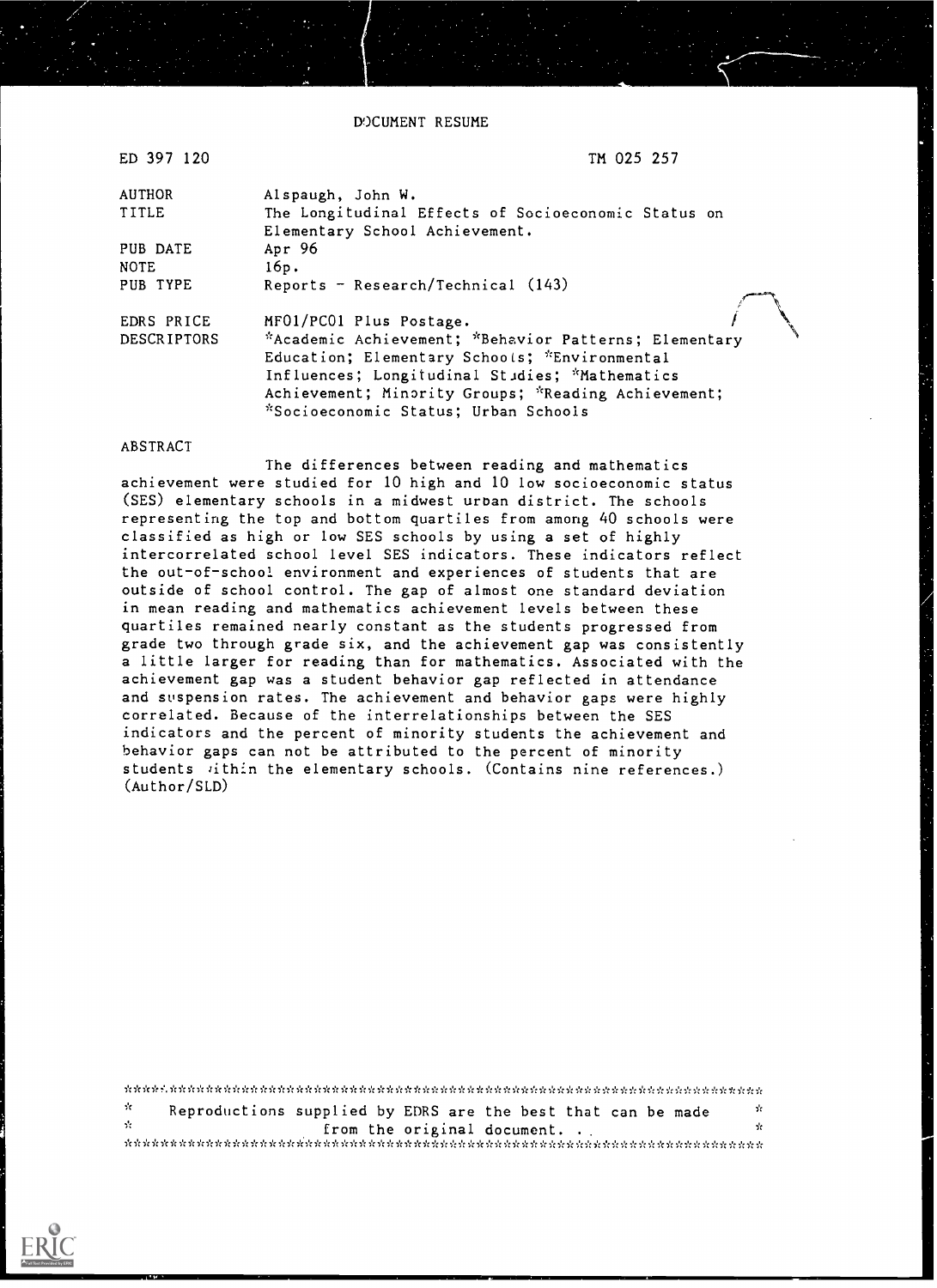US DEPARTMENT OF EDUCATION<br>Office of Educational Research and Improvement<br>EDUCATIONAL RESOURCES INFORMATION

CENTER (ERIC) This document has been reproduced as  $\omega$ received from the person or organization originating II

CI Minor changes have been made to improve reproduction quality

Points of view or opinions stated in this document do not necessarily represent official OERI position or policy

PERMISSION TO REPRODUCE AND DISSEMINATE THIS MATERIAL HAS BEEN GRANTED BY JOHN W. ALSPAUGH

TO THE EDUCATIONAL RESOURCES INFORMATION CENTER (ERIC)

The Longitudinal Effects of Socioeconomic Status on Elen.entary School Achievement

April 3, 1996

### B y

John W. Alspaugh

Educational Leadership and Poliy Analysis 211 Hill Hall University of Missouri-Columbia Columbia, Missouri 65211

> Phone 573 882-9649 Fax 573 884-5714

BE3T COPY AVAILABLE

TWO 25257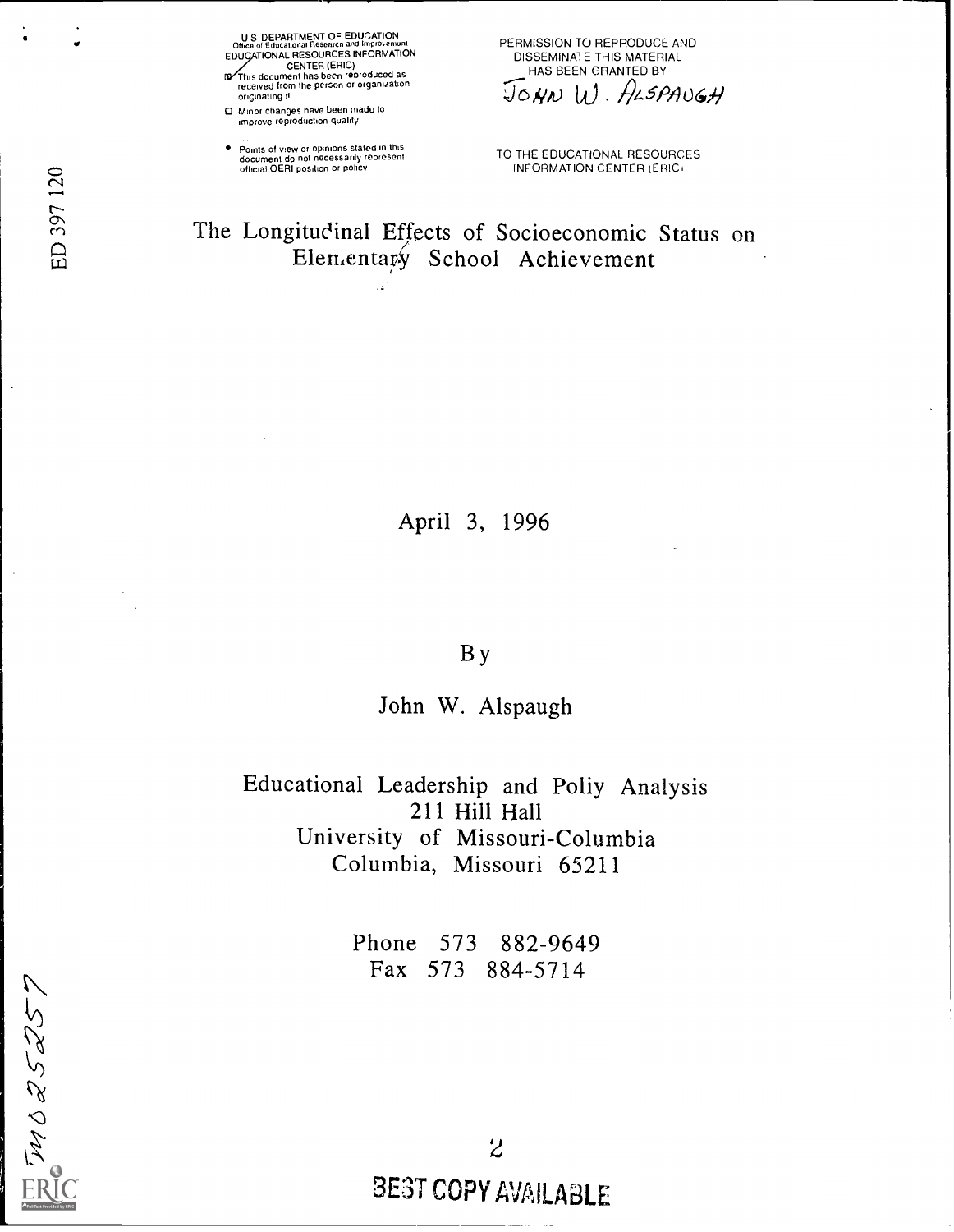# The Longitudinal Effects of Socioeconomic Status on Elementary School Achievement

### Abstract

The study was concerned with the differences between reading and mathematics achievement for ten high and ten low socioeconomic elementary schools in a midwest urban district. The schools representing the top and bottom quartiles were classified as high or low SES schools by using a set of highly intercorrelated school level SES indicators. The SES indicators reflect the out-of-school environment and experiences of the students which are outside of school control. The gap of almost one standard deviation in mean reading and mathematics achievement levels remained nearly constant as the students progressed from grade two through six. The achievement gap was consistently a little larger for reading than for mathematics. Associated with the achievement gap was a student behavior gap reflected in attendance and suspension rates. The achievement and behavior gaps were highly correlated.



 $\mathbf{J}$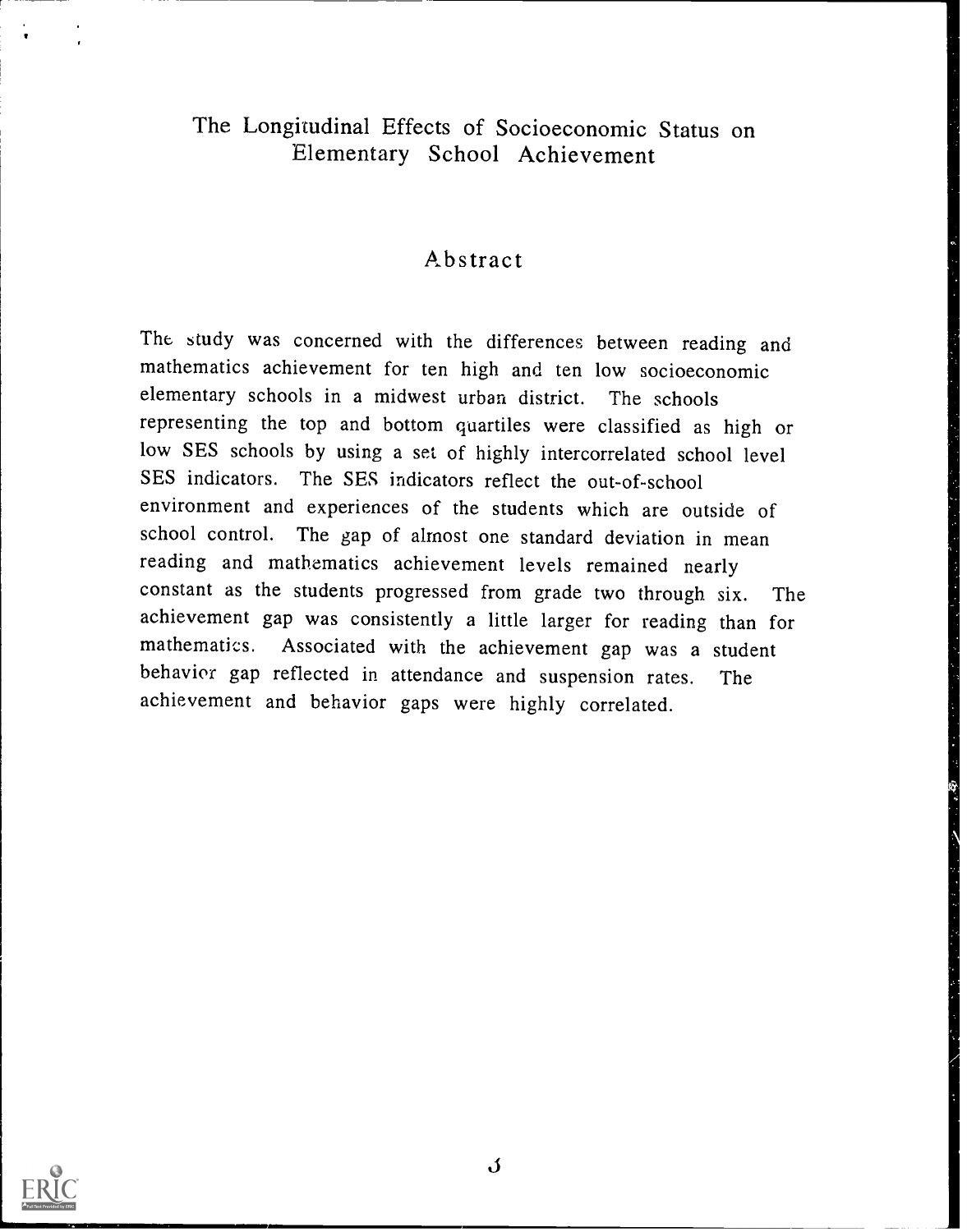# The Longitudinal Effects of Socioeconomic Status on Elementary School Achievement

Previous research has demonstrated that socioeconomic status (SES) has a significant influence on student achievement (Mills, 1983; Reyes & Stanic, 1988). Within the educational literature there is a general sense of what SES is, but it is not well defined. Socioeconomic status is measured by a wide variety of factors including parents' educational level, occupations of the parents, family income, and location of residence (White, 1982). Most of the previous research concerning SES and student achievement consists of cross sectional studies based upon correlational techniques. White (1982) found in a meta analysis that correlational studies based upon aggregate groups of students show higher correlations than studies based upon individual student data. School level studies concerning SES and achievement are often based upon SES indicators reflecting the background characteristics of the aggregate group of students enrolled within the school. These SES indicators reflect the out-ofschool environment and experiences of students that are outside of school control (Alspaugh, 1991). The correlational studies do not provide an indication of the magnitude of the achievement differences that can be expected between high and low SES schools. One would anticipate an achievement gap associated with SES that has longitudinal effects which accumulate with time as the students move from grade to grade.

#### Purpose of the Study

This primary goal was to estimate the size of the achievement gap and its longitudinal effects upon cohort groups of high and low SES students as they progress from grades two through six. A secondary goal was to determine if there is also a gap in student behavior associated with SES.



 $\mathbf{r}$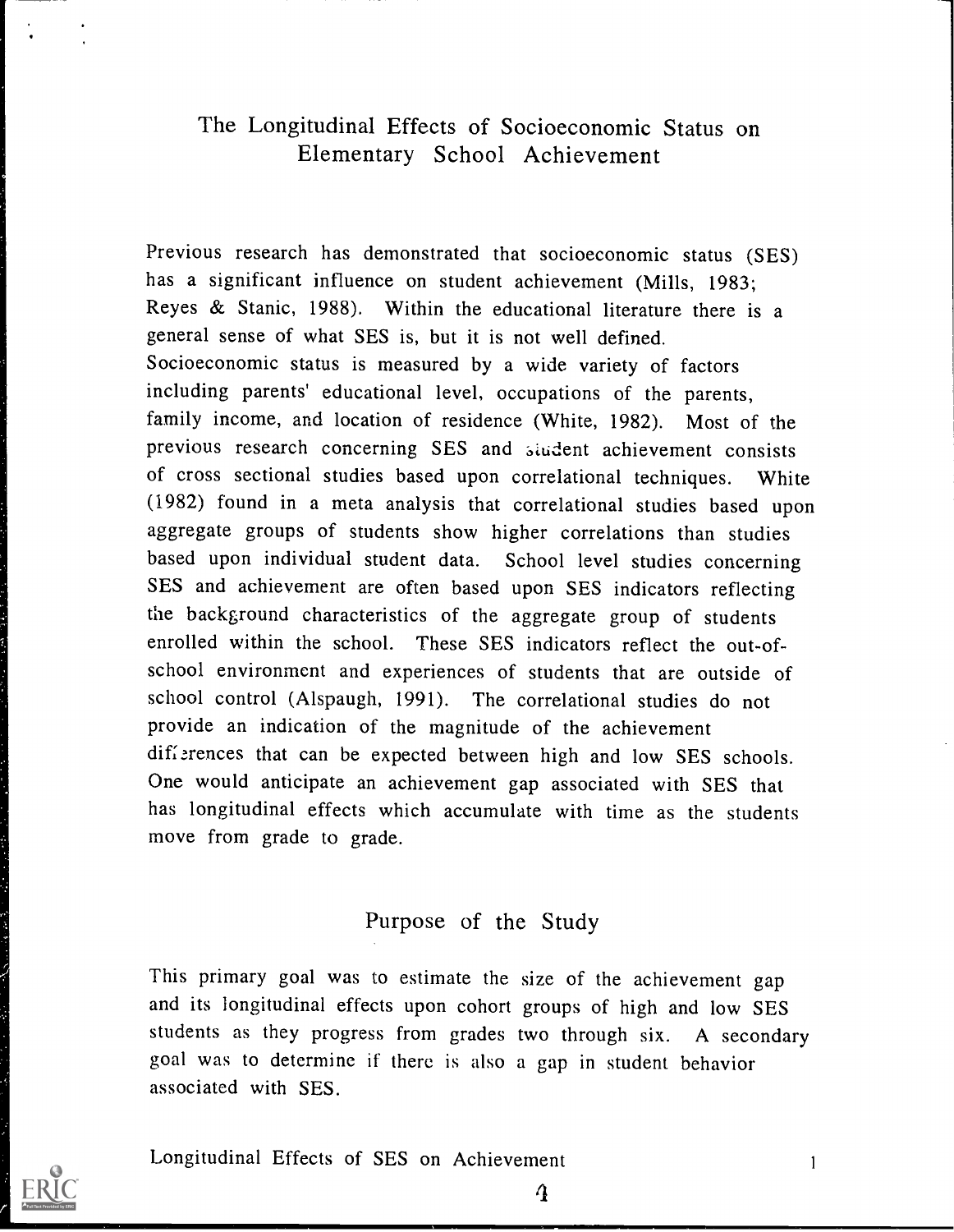### Source of the Data

The data are from a midwest urban school district with forty elementary schools with a grade span of K through six. Descriptive statistics for the forty elementary schools are presented in Table 1. The reading and mathematics achievement scores are from the Missouri Mastery and Achievement Test (MMAT). The student behavior and SES indicators are all percentages based upon the enrollment counts within the elementary schools. The percent attendance is a positive indicator of behavior, whereas the percent of students suspended is a negative indicator of behavior. The percent of students suspended is based upon the number of students receiving in-school or out-of-school suspensions. It does not reflect students with multiple in-school or out-of-school suspensions. The percent of students on free or reduced lunch is a reflection of the level of family poverty experienced by the students in each elementary school. The percent mobility is the number of pupils that transfer in or out after the beginning of the school year divided by the enrollment. The percent stability is the percent of students that attended the elementary school for the entire school year. The percent of students in two parent households is not limited to genetic parents. The percent minority students is the percent of Afro-Americans, Hispanics, Asians, and Native Americans. Most of the minority students within the schools are Afro-Americans.



Longitudinal Effects of SES on Achievement 2

 $\mathfrak{h}$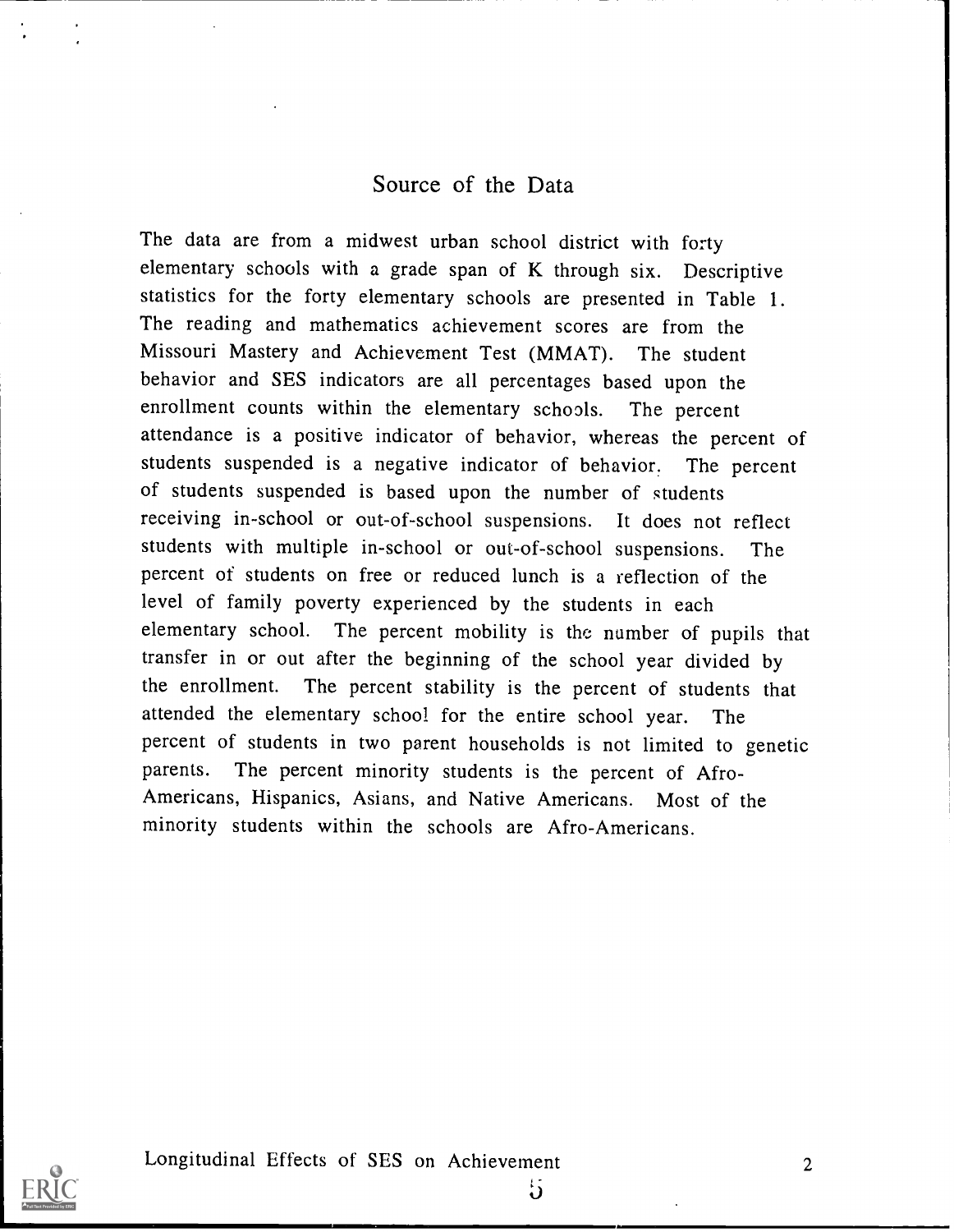| Measure            | Mean   | Std. Dev.                | Minimum | Maximum |
|--------------------|--------|--------------------------|---------|---------|
| Achievement        |        | $\overline{\phantom{a}}$ |         |         |
| Reading            | 312.55 | 28.91                    | 257     | 363     |
| <b>Mathematics</b> | 311.40 | 31.27                    | 238     | 372     |
| Behavior           |        |                          |         |         |
| % Attendance       | 94.70  | 0.95                     | 92.4    | 96.3    |
| % Suspended        | 5.01   | 5.48                     | 0.0     | 26.8    |
| <b>SES</b>         |        |                          |         |         |
| % F/R Lunch        | 42.08  | 27.94                    | 3.2     | 88.0    |
| % Mobility         | 36.34  | 19.03                    | 10.6    | 108.1   |
| % Stability        | 85.56  | 5.62                     | 71.4    | 95.7    |
| % 2 Parents        | 64.98  | 13.23                    | 43.7    | 90.8    |
| Minority           |        |                          |         |         |
| % Minority         | 6.51   | 6.99                     | 1.1     | 34.7    |

Descriptive Statistics for Forty Elementary Schools Within an Urban School District During the Fifth Grade Year (1992-93)

TABLE 1

Table 2 contains a correlation matrix showing the relationship between the student characteristics within the elementary schools and building level achievement for the fifth grade year. The correlation .93 indicates a very high relationship between reading and mathematics achievement. Both behavior indicators have high correlations to reading and mathematics achievement. Within the set of SES measures the percent of students on free or reduced lunch has the largest negative correlation with student achievement. The correlations between reading achievement and the SES indicators are consistently higher than the correlation for mathematics achievement. The SES indicators represent a highly intercorrelated bundle of student characteristics. A multiple regression analysis of the SES measures with reading achievement yields a multiple correlation of .84. Likewise, the multiple R for mathematics is .79. The coefficients of determination from the regression analysis indicate that 71% of the school-to-school variance in fifth grade reading achievement can be associated with the SES measures. Whereas 62% of the school-to-school variance in fifth grade math

 $\mathbf{6}$ 

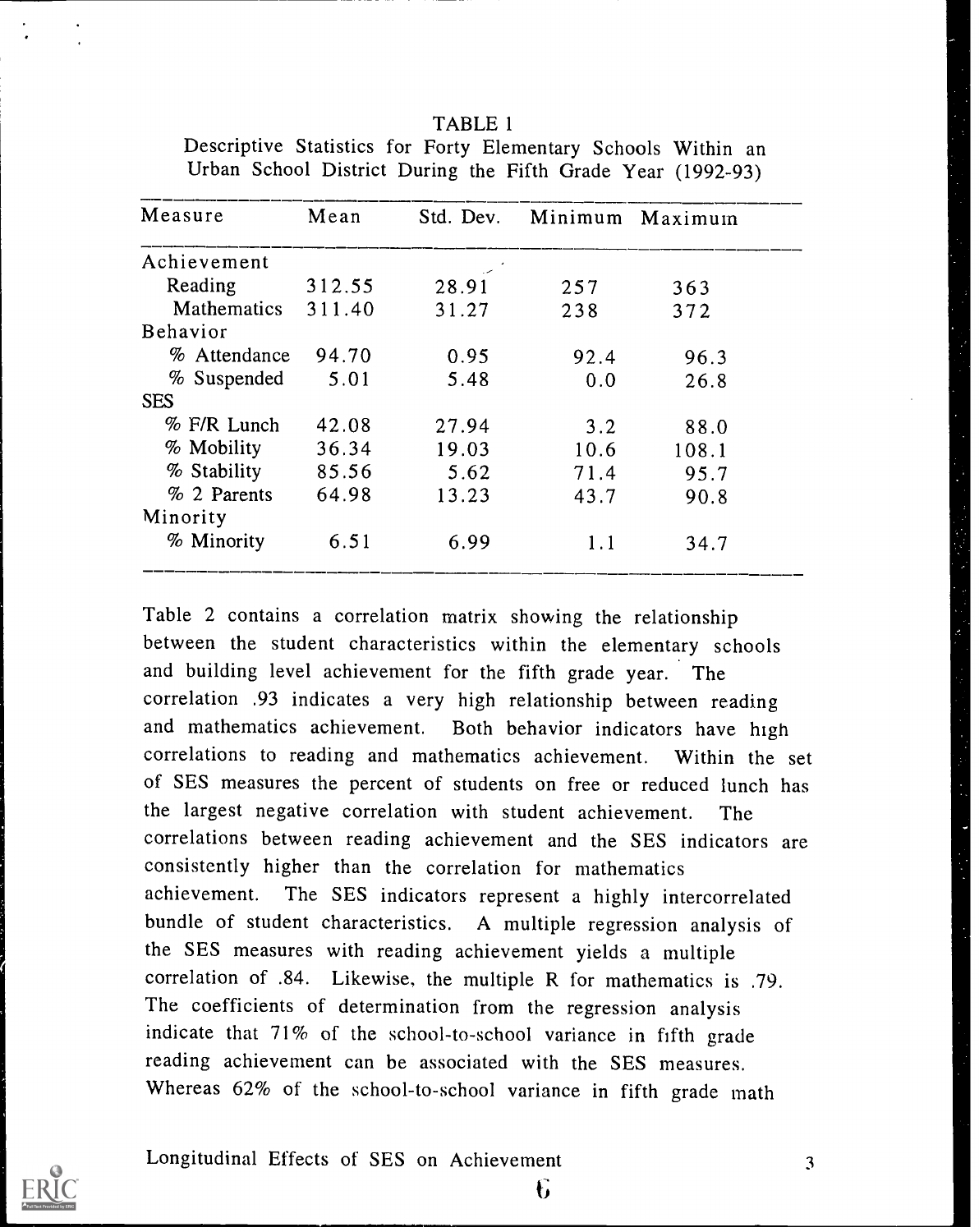achievement can be associated with the SES variables. The multiple correlations are only slightly higher than the correlations between the percent of students receiving free or reduced lunch and the achievement measures. The overall pattern of correlations in the correlation matrix tends to imply that the primary SES concern is reflected by family poverty.

|                  | Ach  | <b>Behavior</b> |                                        | Socioeconomic Status Minority |                    |                  |        |            |
|------------------|------|-----------------|----------------------------------------|-------------------------------|--------------------|------------------|--------|------------|
| Measure          | Math | Att             | Susp                                   | Lun                           | Mob                | Stab             | Par    | Min        |
| Achievement      |      |                 |                                        |                               |                    |                  |        |            |
| Reading          | .93  |                 | $.71$ $-.66$ $-.81$ $-.73$ $.76$ $.70$ |                               |                    |                  |        | $-.43$     |
| Mathematics 1.00 |      |                 | $.64$ $-.65$ $-.74$ $-.64$ $.71$       |                               |                    |                  | .69    | $-.30$     |
| <b>Behavior</b>  |      |                 |                                        |                               |                    |                  |        |            |
| % Attendance     |      |                 | $1.00$ -.69 -.82 -.63 .65 .70          |                               |                    |                  |        | $-.21$     |
| % Suspended      |      |                 | 1.00                                   |                               | $.68$ $.54$ $-.61$ |                  |        | $-.62-.34$ |
| <b>SES</b>       |      |                 |                                        |                               |                    |                  |        |            |
| % F/R Lunch      |      |                 |                                        | 1.00                          | .78                | $-.75$           | $-.87$ | .46        |
| % Mobility       |      |                 |                                        |                               |                    | $1.00 - 85 - 78$ |        | .65        |
| % Stability      |      |                 |                                        |                               |                    | 1.00.69          |        | $-.49$     |
| % 2 Parents      |      |                 |                                        |                               |                    |                  | 1.00   | $-.40$     |
| Minority         |      |                 |                                        |                               |                    |                  |        |            |
| % Minority       |      |                 |                                        |                               |                    |                  |        | 1.00       |

|  | TABLE 2 |                                                 |  |
|--|---------|-------------------------------------------------|--|
|  |         | Correlation Matrix for Forty Elementary Schools |  |
|  |         | During the Fifth Grade Year (1992-93)           |  |

For a two tailed test with alpha  $= .01$  the critical value  $= .418$ .

# Formation of the High and Low SES School Groups

Several research studies have documented the differences in achievement between white and minority students (Anick, Carpenter & Smith, 1981; Burton & Jones, 1982; Dummett, 1984). More recent studies are beginning to show that the lower test scores of minority students may be associated with factors other than their minority status (Alspaugh, 1991; Matthews, 1984). The percent of minority

 $\mathbf{z}$ 

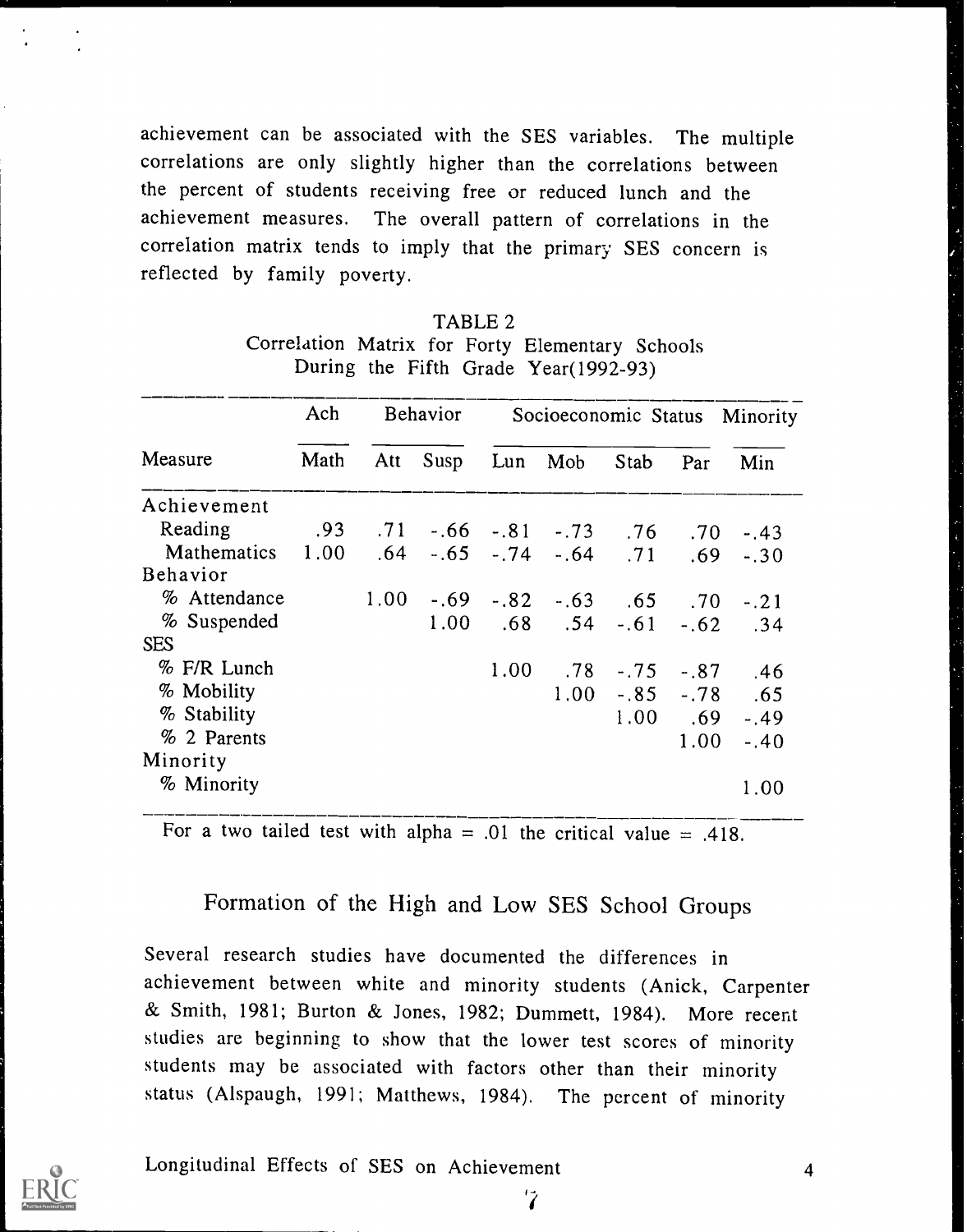students was not considered as an SES indicator in the schools because of its unique relationships with the achievement measures, behavior indicators, and SES indicators. Because of the negative correlations of -.43 and -.30 between the percent of minority student and achievement one would anticipate an achievement difference between minority and non-minority students. The reader should note that the correlations between the percent of minority students and achievement are an illusion. The partial correlations between the. percent of minority students and achievement with the influence of each of four SES indicators removed are included in Table 3. The partial correlations for achievement in Table 3 are basically random variations from zero, indicating that the percent of minority students by itself is not a factor associated with achievement within the elementary schools. The partial correlations for attendance are all positive and two of them are statistically significant The partial correlations for suspensions are variations from zero. The partial correlations in Table 3 imply that the percent of minority students in the schools after removing the SES indicators is not a factor in student achievement or behavior. One may conclude that as far as student achievement and behavior are concerned the issue is not race itself, but SES indicators associated with race.

| Partial Correlations Between Percent Minority Students |
|--------------------------------------------------------|
| and Achievement Measures With the Influence of         |
| Other SES Measures Removed                             |

TABLE 3

|               |         | Achievement | <b>Behavior</b>                      |        |  |  |
|---------------|---------|-------------|--------------------------------------|--------|--|--|
| Measure       | Reading |             | Mathematics % Attendance % Suspended |        |  |  |
| $%$ F.R Lunch | $-.11$  | .07         | $.33*$                               | .04    |  |  |
| % Mobility    | .09     | .21         | $.34*$                               | $-.02$ |  |  |
| % Stability   | .09     | .09         | .16                                  | .06    |  |  |
| % 2 Parents   | .19     | $-.03$      | .11                                  | .13    |  |  |

 $\delta$ 

 $* p < .95$ 

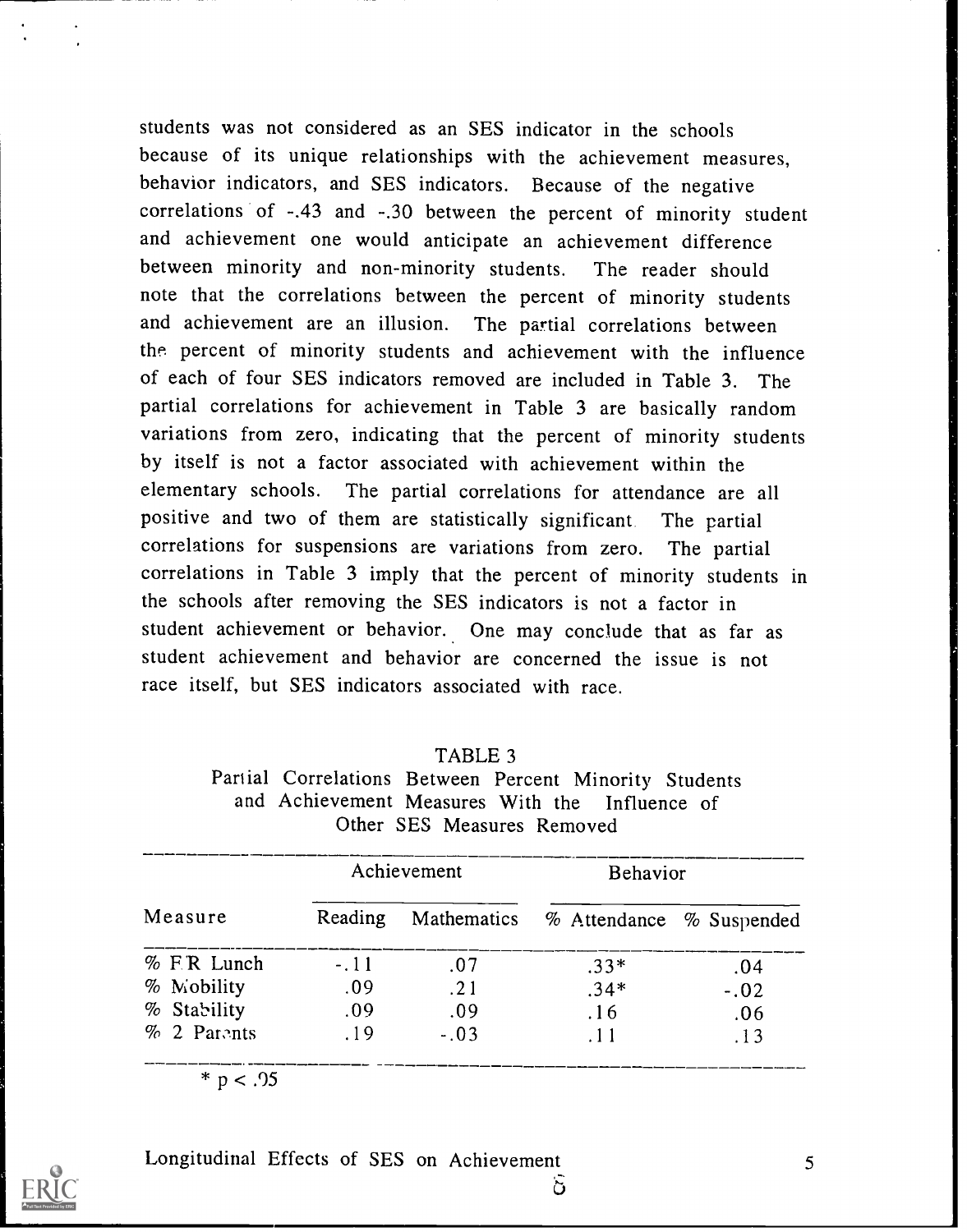Because the percent of students receiving free or reduced lunch is the SES indicator most highly correlated with achievement it was used to identify the ten schools within the highest and lowest SES quartiles. Because of the high correlations among free or reduced lunch, mobility, stability and two parent households the same schools would have been identified by using the other SES measures. The ten schools identified as high and low SES represent the top and bottom twenty five percent of the schools within the district. The second grade students within each of the schools during the 1989-90 school year were considered as a cohort group of students. The cohort groups were followed through grade six in the 1993-94 school year. The concept of cohort groups in the study was somewhat limited by the migration of students in and out of the schools. There was more student migration within the low SES schools than within the high SES schools.

# Analysis of Student Achievement Data

For the following analysis the school SES levels and the student grade levels are the independent variables. Achievement as measured by the MMAT represents the dependent variable. The MMAT is administered in the spring of each year. Table 4 shows the average reading achievement levels for the high and low SES schools for the cohort groups for grades two through six. The individual student scores for the State of Missouri were scaled to have a mean of 300 and standard deviation of 60. The district as a whole is above state average. The reading achievement gap between the high and low SES schools is almost one standard deviation. Figure <sup>1</sup> illustrates the pattern of reading achievement scores.

School size and SES effects are confounded within the district. The district means in Table 4 are based upon individual student scores rather than building level averages. The mean spring 1993 enrollment for the high SES schools was 491, whereas the mean enrollment for the low SES schools was 270. Lee and Smith (1993)

6

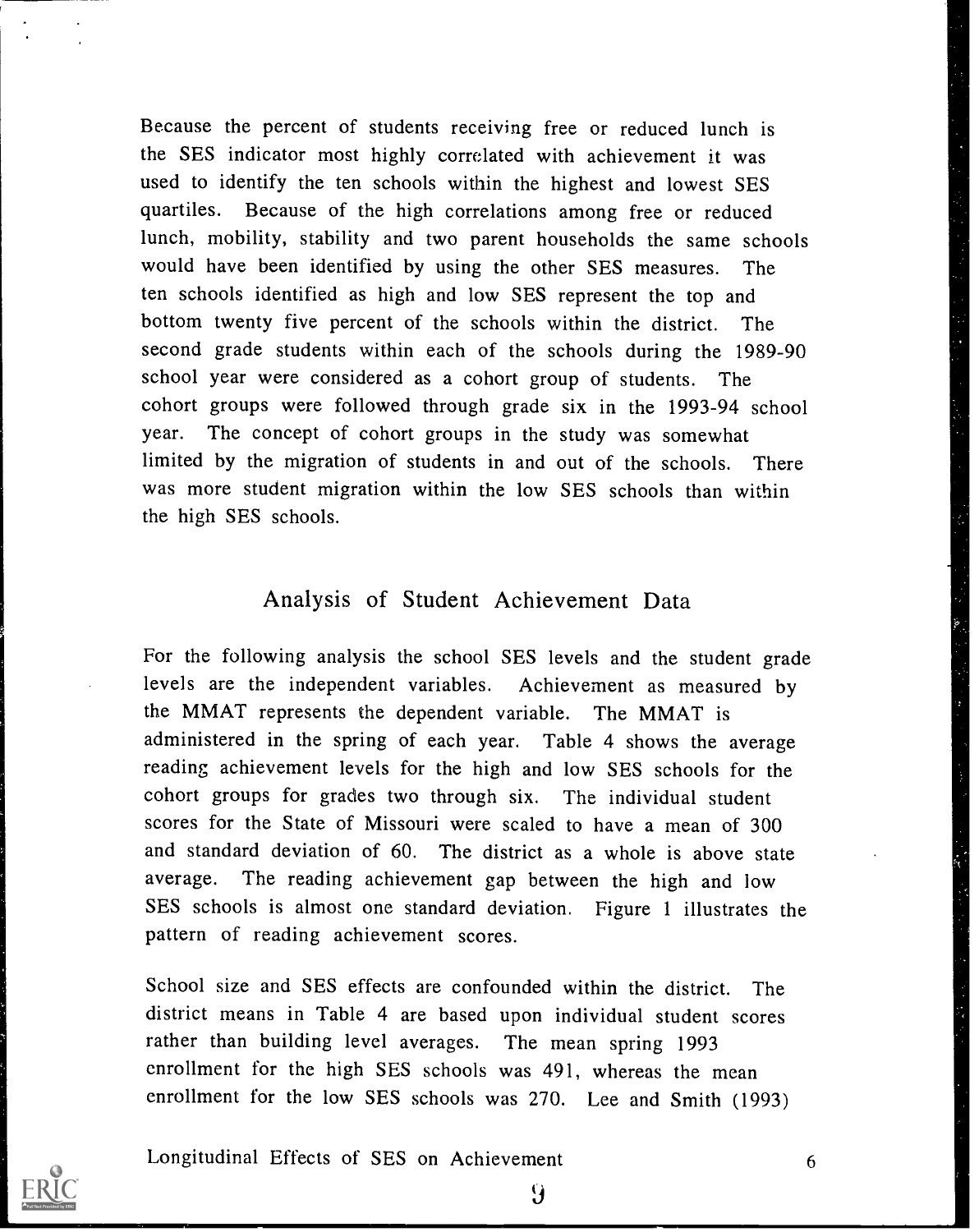found that schools with fewer students per grade tend to have higher achievement. The small enrollments within the low SES school may reduce some of the effects of low SES.

|                        |                           |           | $D0$ and the state $D0$ of $D0$ |           |           |       |
|------------------------|---------------------------|-----------|---------------------------------|-----------|-----------|-------|
| Grade Level<br>Year    | $\overline{2}$<br>$-1990$ | 3<br>1991 | $\overline{4}$<br>1992          | 5<br>1993 | 6<br>1994 | Total |
| Reading                |                           |           |                                 |           |           |       |
| High SES               | 336.2                     | 344.2     | 343.1                           | 337.7     | 339.4     | 340.1 |
| Low SES<br>Achievement | 282.1                     | 289.8     | 286.4                           | 280.1     | 289.0     | 285.5 |
| Gap<br>District        | 54.1                      | 54.2      | 56.7                            | 57.6      | 50.4      | 54.6  |
| Average                | 314.1                     | 325.3     | 321.7                           | 319.7     | 321.7     | 320.5 |
| Mathematics            |                           |           |                                 |           |           |       |
| High SES               | 322.4                     | 337.2     | 343.2                           | 341.8     | 341.9     | 337.3 |
| Low SES<br>Achievement | 278.0                     | 295.7     | 294.0                           | 283.7     | 290.3     | 288.3 |
| Gap<br>District        | 44.4                      | 41.5      | 49.2                            | 58.1      | 51.6      | 49.0  |
| Average                | 306.2                     | 324.2     | 325.1                           | 320.0     | 323.5     | 319.8 |

TABLE 4 Mean Reading and Mathematics Achievement by Grade Level for High and Low SES Schools

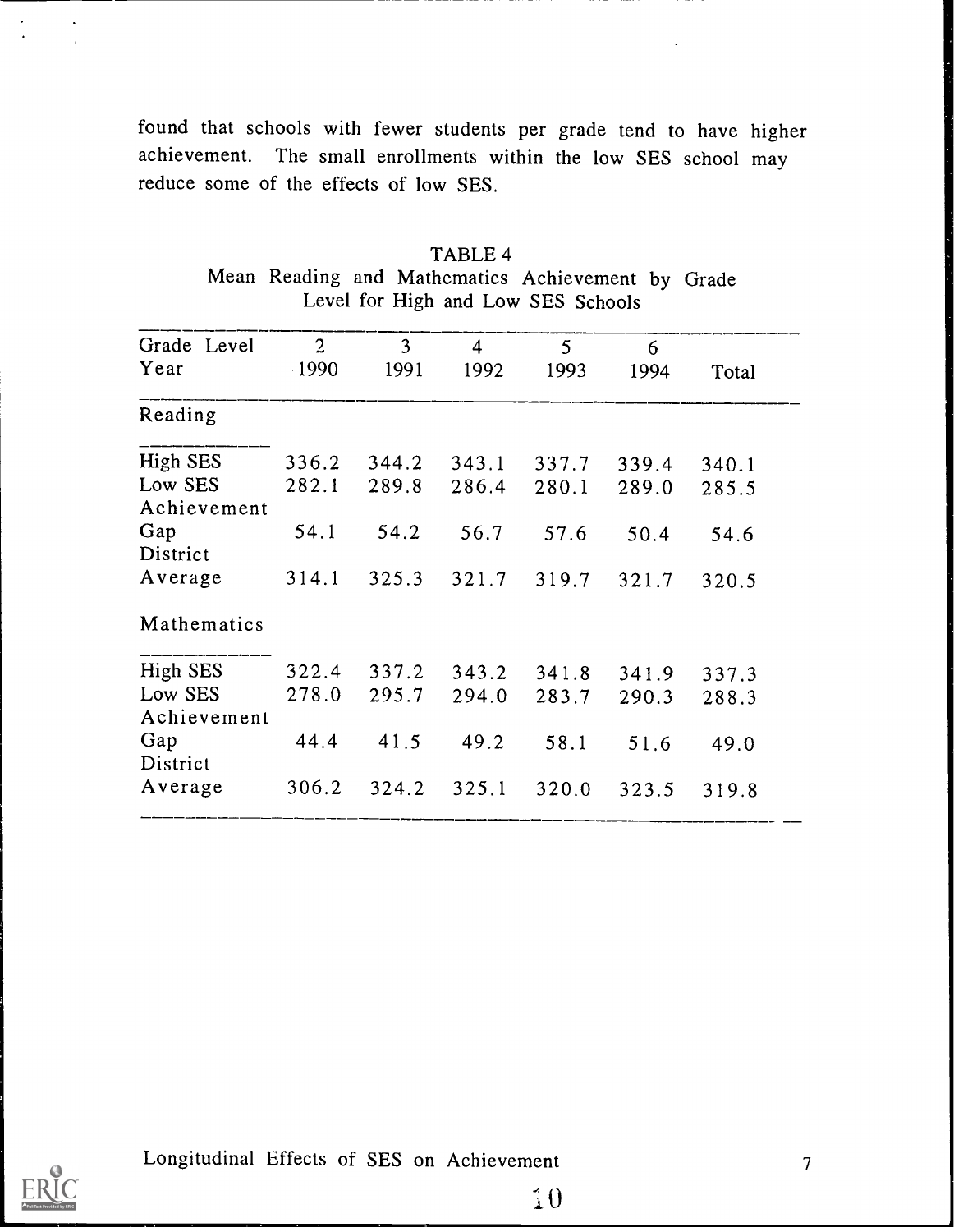

Figure 1: Longitudinal Reading Achievement Scores

Table 5 contains a two way analysis of variance with grade levels as a repeated measure (Ferguson & Takane, 1989). The mean reading achievement gap between high and low SES schools is highly significant. The small F test value for grade levels implies that the reading achievement levels remain stable from grade to grade. The lack of an interaction between the SES levels of the schools and grade levels indicates that the achievement gap does not change significantly with the grade levels.



11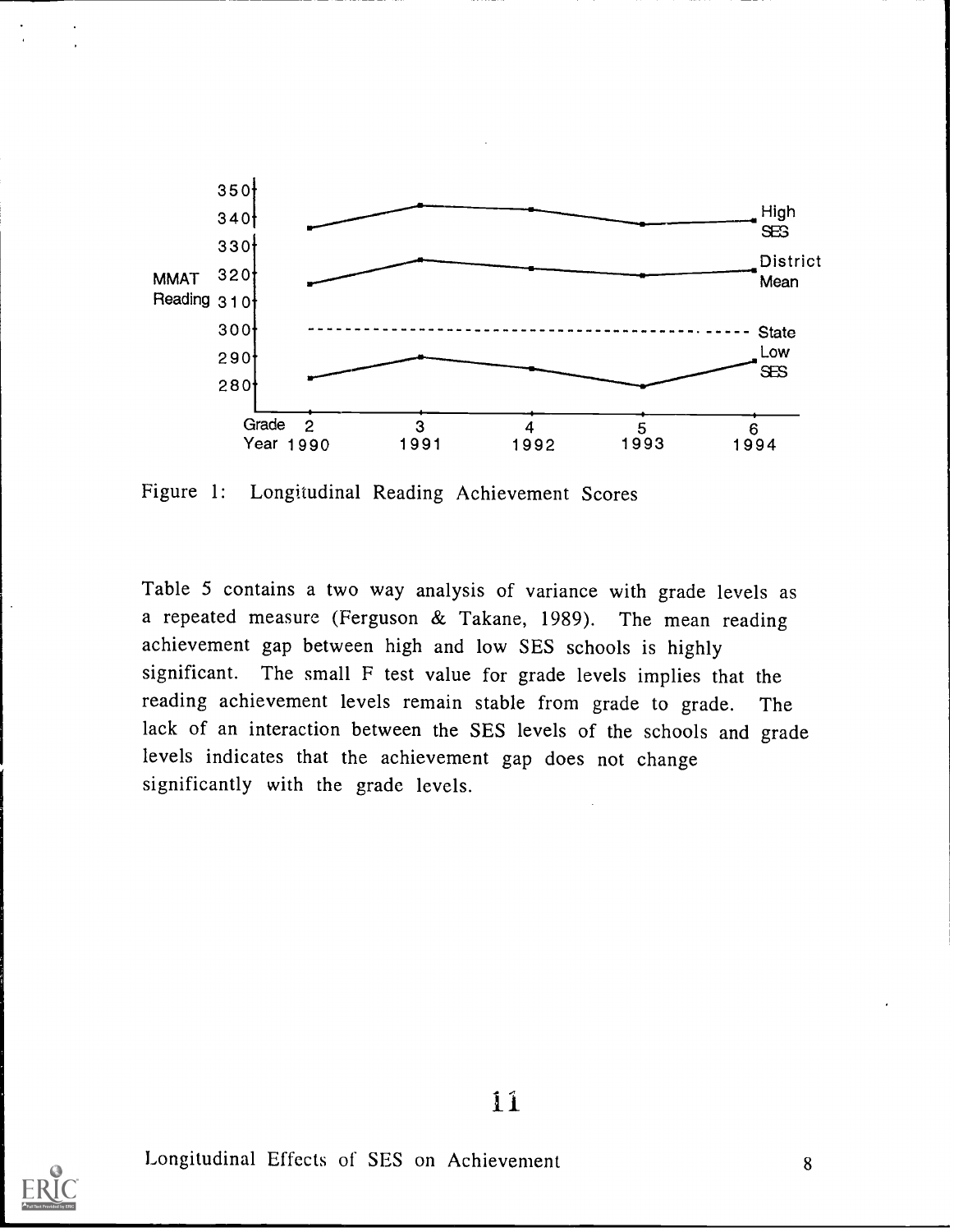| Source               | <b>SS</b>   | DF             | <b>MS</b> | F         |
|----------------------|-------------|----------------|-----------|-----------|
| Reading              |             |                |           |           |
| Between Subjects     |             |                |           |           |
| Rows (SES Levels)    | 74,583.61   | $\mathbf{1}$   | 74,583.61 | $90.75**$ |
| S/R                  | 14,794.18   | 18             | 821.90    |           |
| Within Subjects      |             |                |           |           |
| Columns (Grades)     | 208.31      | 4              | 52.08     | 0.24      |
| RxC (SES x Grades)   | 160.94      | $\overline{4}$ | 40.24     | 0.18      |
| $(SxC)$ / $R$        | 15,819.12   | 72             | 219.81    |           |
| Total                | 105,566.16  | 99             |           |           |
| Mathematics          |             |                |           |           |
| Between Subjects     |             |                |           |           |
| Rows (SES Levels)    | 59,878.09   | $\mathbf{1}$   | 59,878.09 | $76.27**$ |
| S/R                  | 14, 132. 42 | 18             | 785.13    |           |
| Within Subjects      |             |                |           |           |
| Columns (Grades)     | 4,338.86    | 4              | 1084.72   | 0.99      |
| $RxC$ (SES x Grades) | 832.46      | $\overline{4}$ | 208.12    | 0.19      |
| (SxC)/R              | 78,855.96   | 72             | 1095.22   |           |
| Total                |             | 99             |           |           |

TABLE 5 Two Way Analysis of Variance With Repeated Measures for Readii,g and Mathematics Achievement

\*\* p < .01

The means for mathematics achievement are also contained in Table 4. A comparison of the achievement scores in Table 4 shows that the achievement gap for mathematics achievement is smaller than the achievement gap for reading. The achievement gap for mathematics is about three quarters of the statewide standard deviation of 60 whereas, the reading achievement gap is almost one standard deviation. The magnitude of the F test values for the high and low SES quartile schools from Table 5 also documents a larger SES achievement gap for reading than for math. The relative size of the

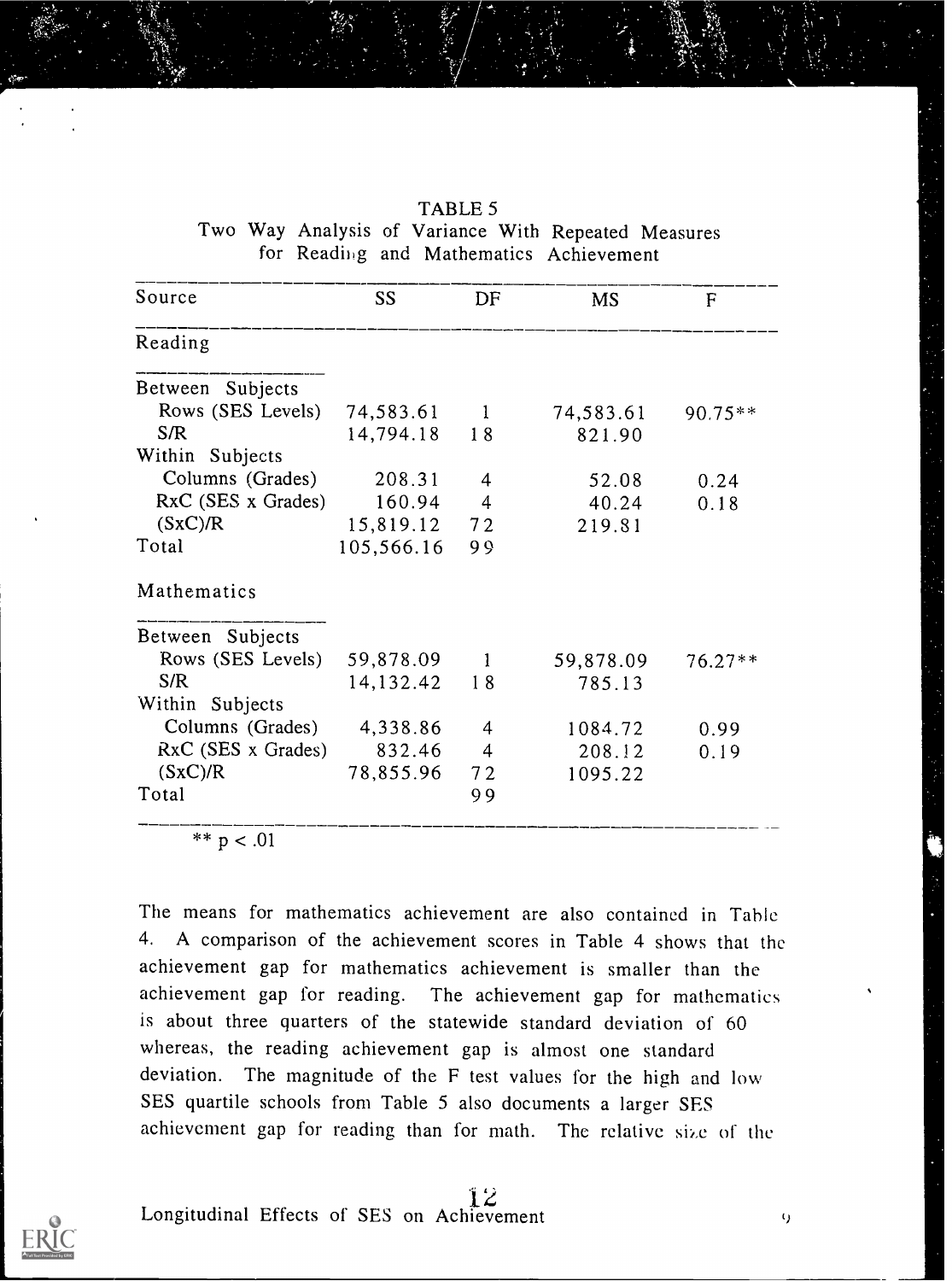achievement gaps for reading and mathematics is reflected in the sizes of the correlations in Table 2.

The extremely small F test values for the SES x grade level interactions in Table 5 show that the SES achievement gap is persistent across grade levels. Figures <sup>1</sup> and 2 graphically illustrate the consistency of the achievement gaps in reading and mathematics across the grade levels. One might anticipate that the achievement gap would grow as the cohort groups of students progress from grade to grade. The scaling of the test scores becomes a  $\epsilon$  itical issue in the interpretation of the longitudinal effect of SES on the achievement gap. The MMAT scores in the study were scaled around a Missouri State mean of 300 and standard deviation of 60. The lack of a significant interaction implies that the achievement gap relative to the State as a whole remains nearly constant across grade levels. If the achievement scores would have been from a norm reference test scaled in terms of grade level equivalents it is possible that the achievement gap could have increased as the cohort groups of students progressed to higher grade levels.



Figure 2: Longitudinal Mathematics Achievement Scores

 $3 \sim$ 

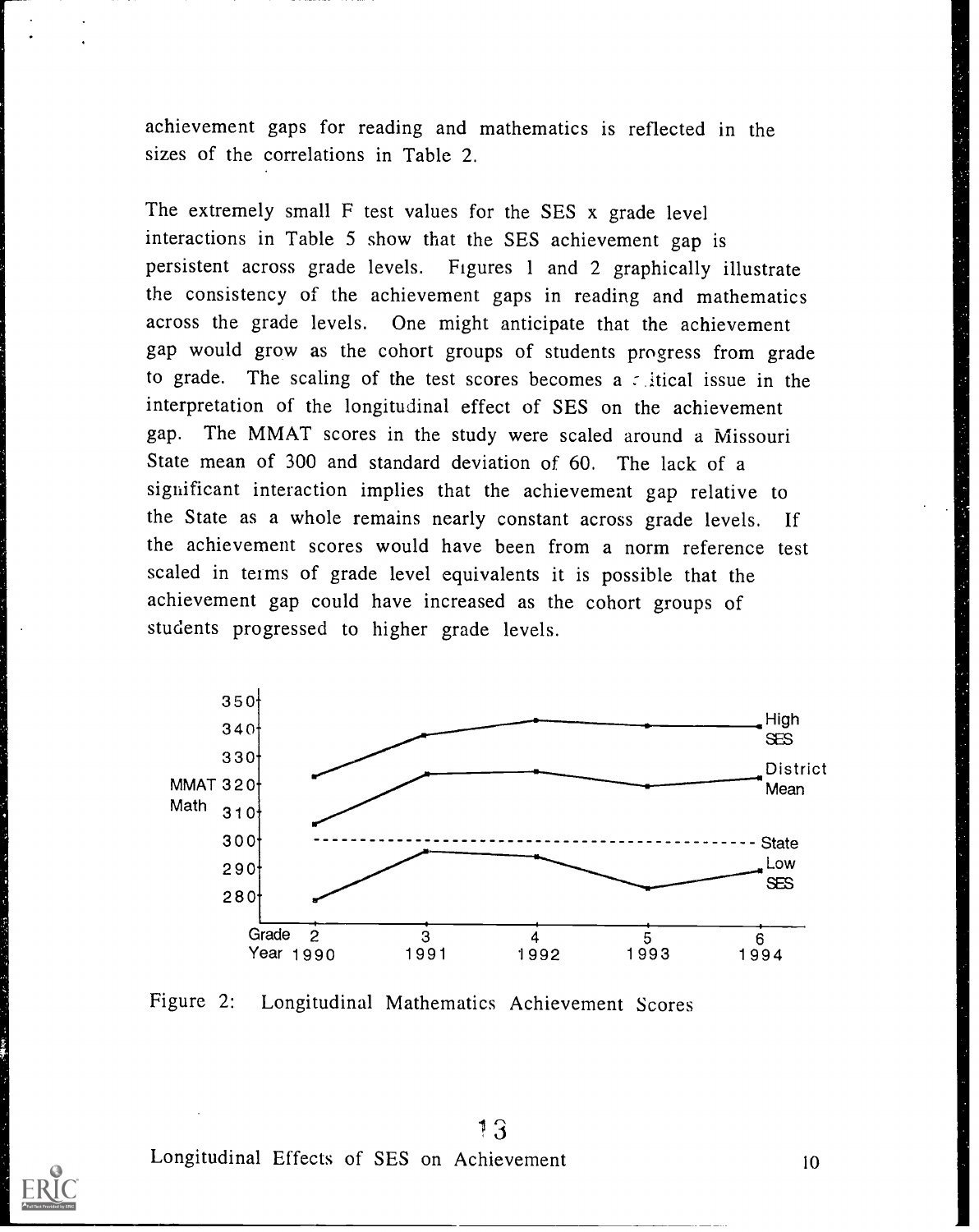### Analysis of Student Behavior Data

Differences in the student behavior indicators for high and low SES schools are presented in Table 6. The statistics in Table 6 are cross sectional in that they represent all grade levels within the elementary schools during the 1992-93 school year. A t test of the differences between the high and low SES schools for percent attendance and percent suspended are both statistically significantly with an alpha of .01. This implies a difference in student behavior between high and low socioeconomic schools. The correlations in Table 2 between the SES and student behavior indicators are statistically significant. Likewise, the correlations between student behavior and achievement in Table 2 are significant. The data were unavailable to do a longitudinal analysis of the behavior indicators.

|  | TABLE 6 |  |  |
|--|---------|--|--|
|  |         |  |  |

|  | Mean School Behavior Indicators for High and Low |  |  |  |  |  |
|--|--------------------------------------------------|--|--|--|--|--|
|  | SES Schools During Fifth Grade Year (1992-93)    |  |  |  |  |  |

|                      | % Attendance   | % Suspended   |
|----------------------|----------------|---------------|
| High SES<br>Low SFS  | 95.55<br>93.72 | 1.20<br>11.27 |
| <b>B.</b> havior Gap | $1.83**$       | $-10.07**$    |
| District Average     | 94.70          | 5.01          |

\*\*  $p < .01$ 

#### Conclusions

The data analysis reveals large gaps in both student achievement and behavior due to factors outside of school control. The gap between the mean achievement levels for the top SES quartile and the bottom SES quartile schools was almost one standard deviation.

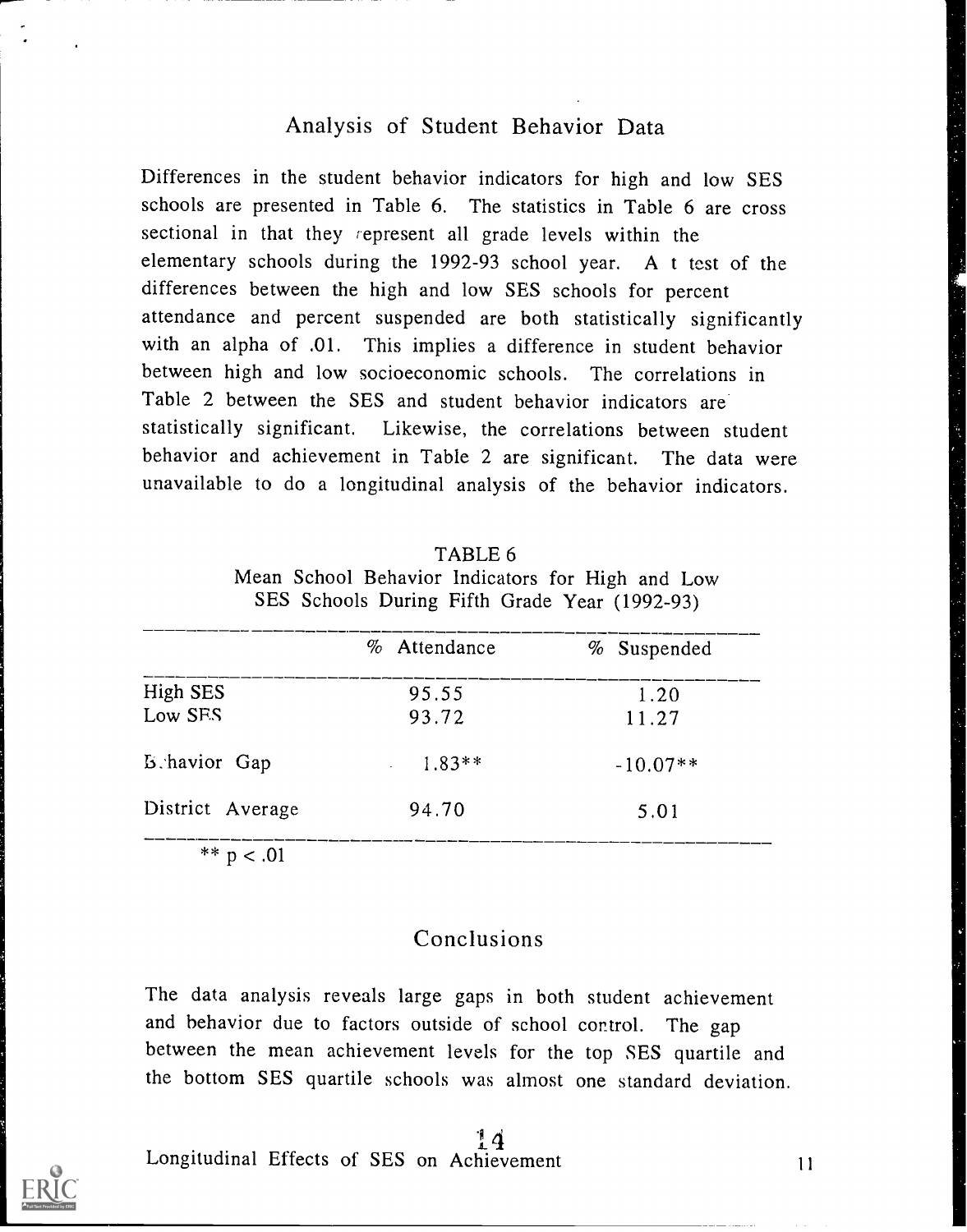The achievement gap for mathematics was a little smaller than the achievement gap for reading. The SES indicators represent the outof-school environment and experiences of the students. Because the low SES schools are much smaller than the high SES schools there is a confounding of the school size and SES effects within this school district. Lee and Smith (1993), and the author have observed a tendency for smaller schools to have higher achievement. The achievement and behavior gaps are highly related to each other. It is unclear from this data as to whether the achievement gap would grow as the grade levels increase if achievement were measured with a norm reference test scaled in terms of grade level equivalents. Because of the interrelationships between the SES indicators and the percent of minority students the achievement and behavior gaps can not be attributed to the percent of minority students within the elementary schools.

## References

- Alspaugh, J. W. (1991). Out-of-school environmental factors and elementary school achievement in mathematics and reading. Journal for Research and Development in Education, 24, 53-55
- Anick, C. M., Carpenter, T. P., & Smith, C. (1981). Minorities and Mathematics: Results form the National Assessment of Educational Progress. Mathematics Teacher, 74, 560-566.
- Burton, N. W., & Jones. L. V. (1982). Recent trends in achievement levels of black and white youth. Educational Researcher, 11, 10- 14 .
- Dummett, L. (1984). The enigma: The persistent failure of black children in learning to read. Reading World, 24, 31 37.
- Ferguson, G. A. & Takane, Y. (1989). Statistical Analysis in Psychology and Education. New York, NY: McGraw-Hill Book Company.

## 1 5